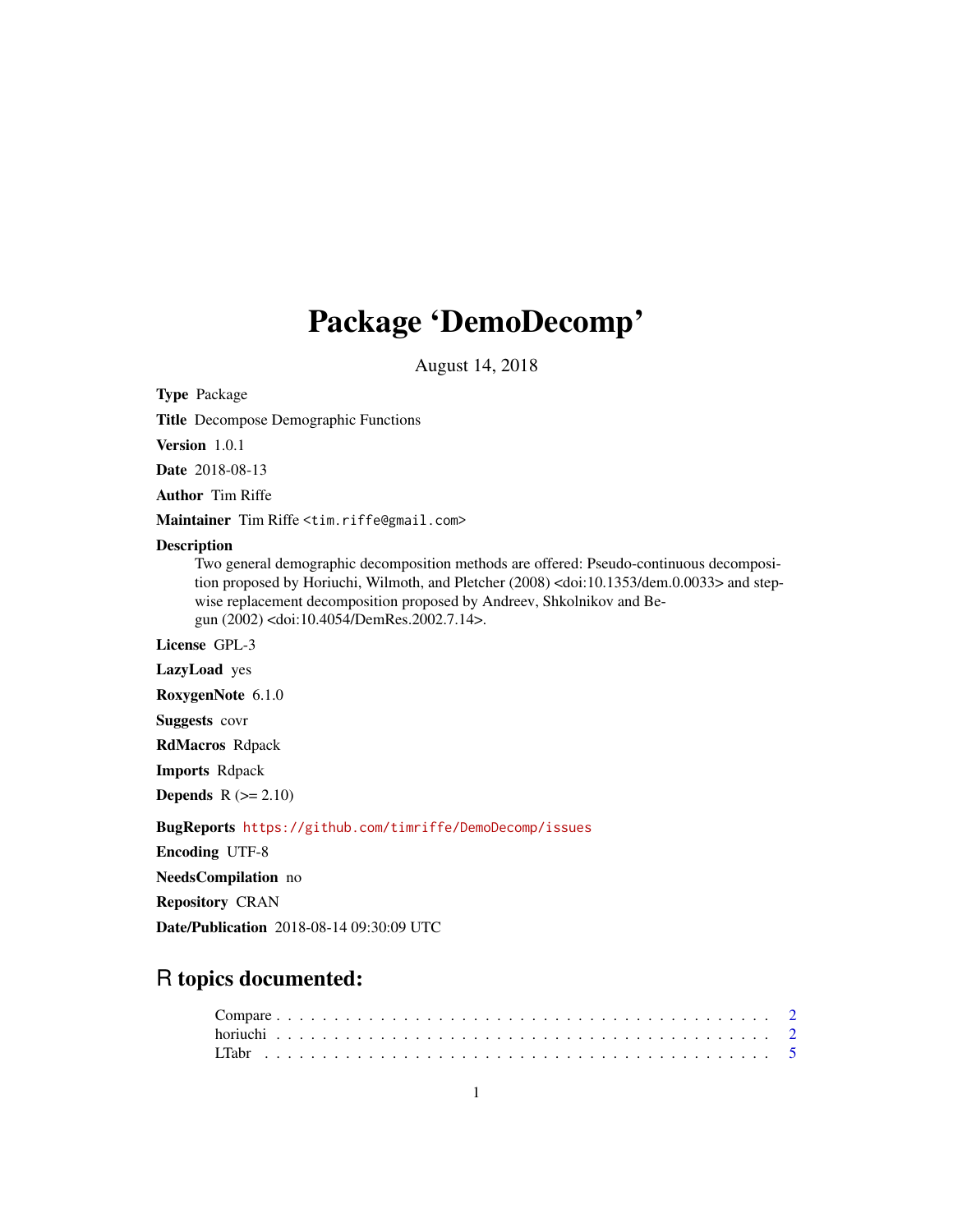#### <span id="page-1-0"></span> $2 \t\t horiuchi$

Compare *Comparison decomposition results by age and cause*

#### Description

A matrix containing the contributions to the difference in life expectancy at birth between 2002 US males and England and Wales males. Ages (in rows) are in abridged categories, 0-85, and there are six causes, including other, in columns. The sum of the matrix is the difference in life expectancy at birth between the two populations. Values are based on symmetrical stepwise replacement from young to old ages only. This is just to make sure implementation is close.

#### Usage

Compare

#### Format

A matrix with 19 rows and 6 columns

#### Source

```
https://www.demogr.mpg.de/en/projects_publications/publications_1904/mpidr_technical_
reports/an_excel_spreadsheet_for_the_decomposition_of_a_difference_between_two_values_
of_an_aggregate_4591.htm
```
horiuchi *Numeric Approximation of Continuous Decomposition*

#### Description

This is an exact R implementation of the decomposition code in Matlab offered by the authors in the supplementary material given here: <http://www.demog.berkeley.edu/~jrw/Papers/decomp.suppl.pdf>. The difference between DecompContinuous() and this function is that DecompContinuousOrig takes rates1 and rates2 as single vectors, rather than as matrices, and output is also returned as a vector. This difference makes the function more flexible, but may add a step when writing the function to be decomposed. See examples.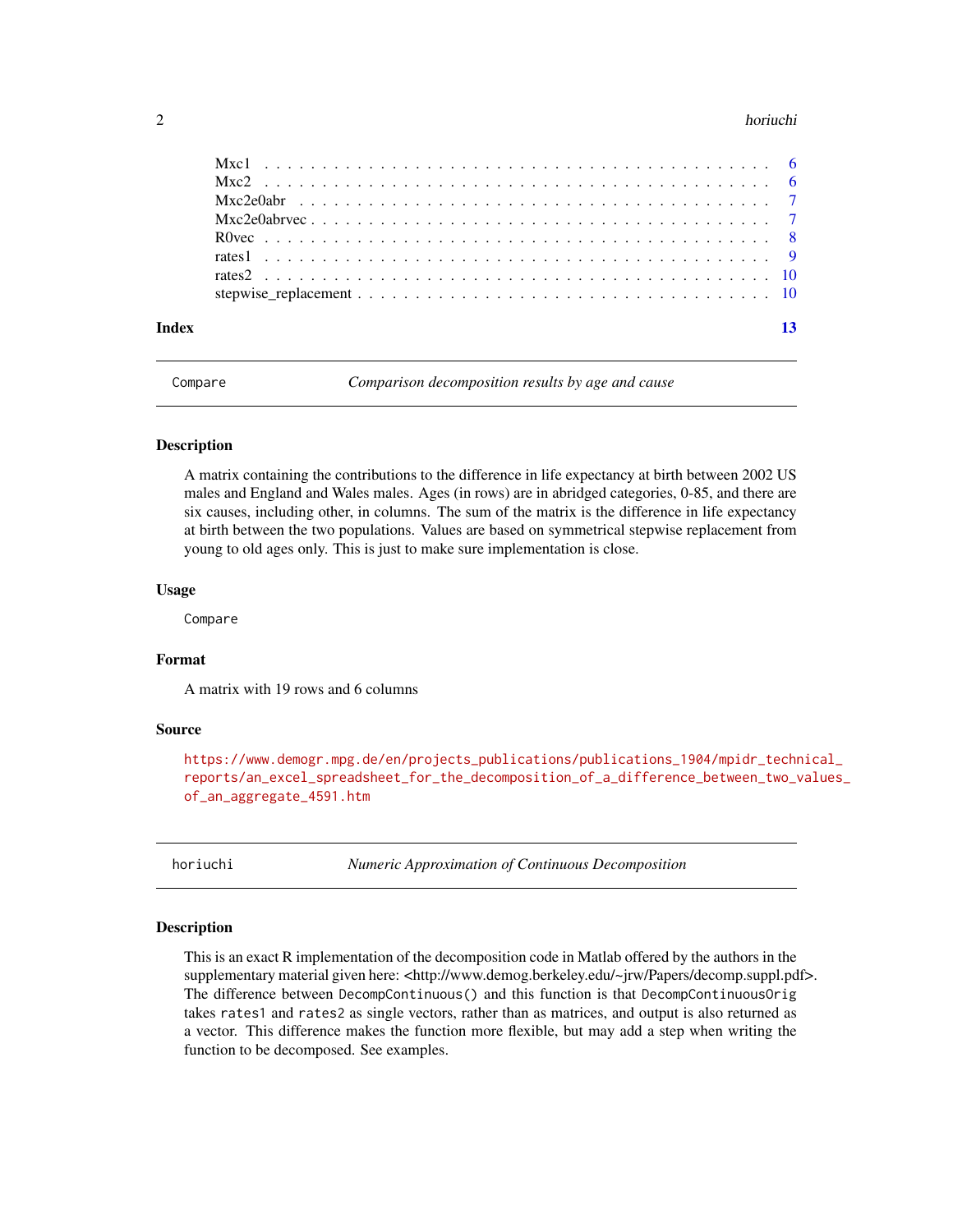#### horiuchi 30 ann ann an t-Iomraid ann an t-Iomraid ann an t-Iomraid ann an t-Iomraid ann an t-Iomraid ann an t-

#### Usage

horiuchi(func, pars1, pars2, N, ...)

#### Arguments

| func      | A function specified by the user. This must be able to take the vectors rates 1 or<br>rates2 as its argument, and to return the value of the function, y, when evaluated<br>for these rates. It may also have additional arguments, not to be decomposed. |
|-----------|-----------------------------------------------------------------------------------------------------------------------------------------------------------------------------------------------------------------------------------------------------------|
| pars1     | vector of covariates to be passed on as arguments to func(). Covariates can be<br>in any order, as long as func() knows what to do with them. pars1 is for time<br>1 (or population 1).                                                                   |
| pars2     | is the same as pars2 but for time/population 2.                                                                                                                                                                                                           |
| N         | The number of intervals to integrate over.                                                                                                                                                                                                                |
| $\ddotsc$ | optional parameters to pass on to func(). These are not decomposed.                                                                                                                                                                                       |

#### Details

The decomposition works by assuming a linear change in all covariates between time 1 and time 2 (or population 1 and population 2). At each small time step approaching time 2 (the size of which is the inverse of N) each covariate is moved forward along its linear trajectory. One at a time, each covariate (of which there are ages\*variables of) is switched out twice, once for its value at  $1/(2N)$  forward and once for its value at  $1/(2N)$  backward in time. The difference between func() evaluated with these two rate matrices is the change in yattributable to that particular covariate and that particular time step. Summing over all N time steps, we get the contribution to the difference of each covariate, effectmat. The sum of effectmat should come very close to func(rates2)-func(rates1). The error decreases with larger N, but there is not much point in having an N higher than 100, and 20 is usually sufficient. This ought to be able to handle a very wide variety of functions.

If pars1 are observations from 2005 and pars2 are observations from 2006 an N of 20 would imply a delta of 1/20 of a year for each integration step. Higher N provides finer results (a lower total residual), but takes longer to compute. In general, there are decreasing returns to higher N. sum(effectmat) ought to approximate func(rates2)-func(rates1).

#### Value

returns effectmat, a matrix of the variable effects that is organized in the same way as pars1 and pars2.

#### References

Andreev EM, Shkolnikov VM and Begun AZ (2002). "Algorithm for decomposition of differences between aggregate demographic measures and its application to life expectancies, healthy life expectancies, parity-progression ratios and total fertility rates." *Demographic Research*, 7, pp. 499–522. Andreev EM, Shkolnikov VM and Begun AZ (2002). "Algorithm for decomposition of differences between aggregate demographic measures and its application to life expectancies, healthy life expectancies, parity-progression ratios and total fertility rates." *Demographic Research*, 7, pp. 499–522.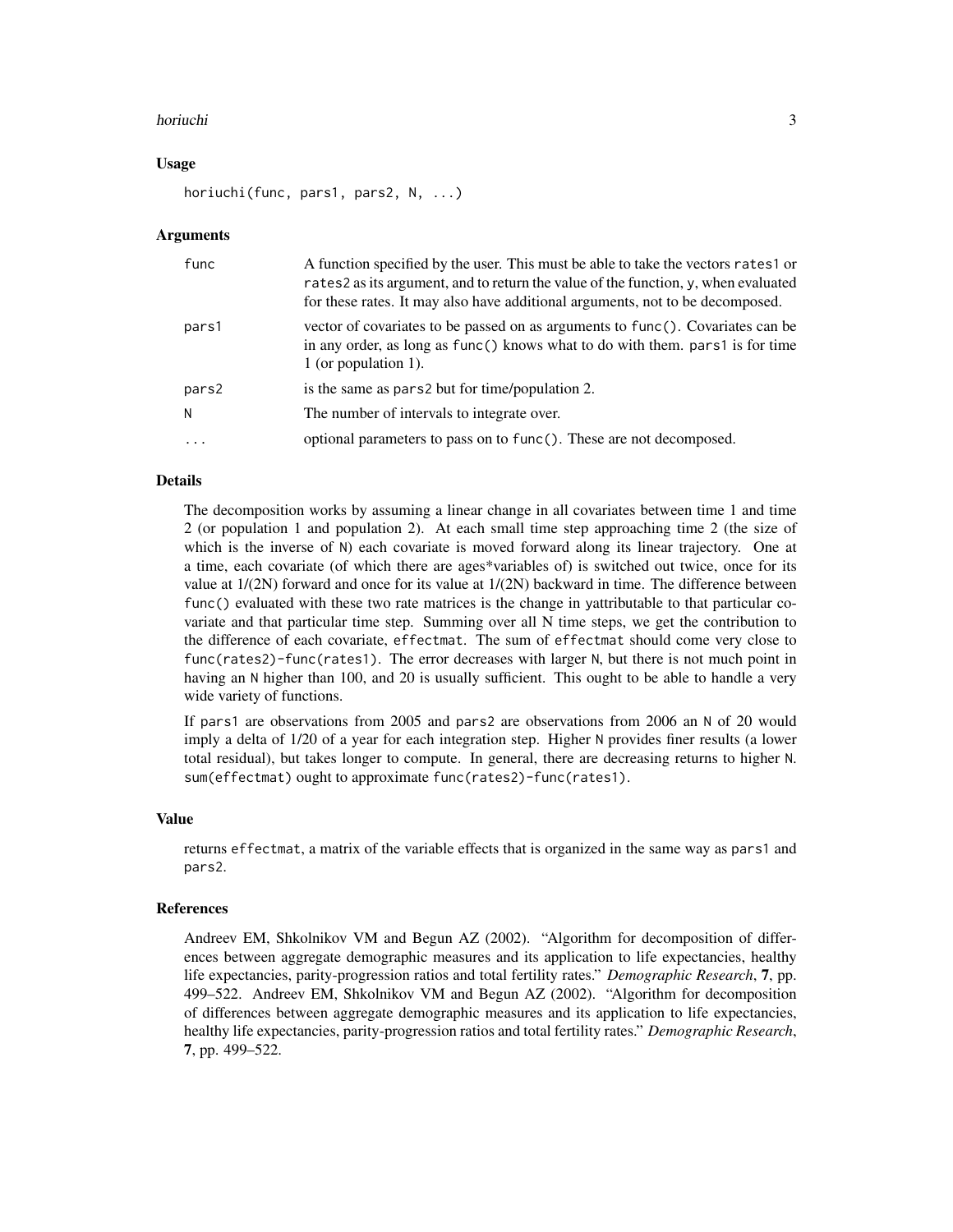#### Examples

```
data(rates1)
data(rates2)
# we need rates1 and rates2 as vectors
rates1 <- c(rates1)
rates2 <- c(rates2)
# look at the function:
R0vec
# 2 things to point out:
# 1) it has an argument pfem, proportion female of births (1/(1+SRB)),
# that must be specified, but that we don't care about decomposing
# 2) x is a single vector. The the inside of the function needs to
# either refer to parts of it by indexing, as done here, or else
# re-assign x to various objects. In this case x[1:l] is Lx and
# x[(l+1):(2*l)] is Fx...
A <- horiuchi(func = R0vec,
              pars1 = rates1,
              pars2 = rates2,
              N = 10,
              pfem = .4886)
# the output, A, is also a single vector. Each element corresponds
# to the effect of changes in that particular covariate toward the
# overall change in the function value. sum(A) should be close to
# original difference
(check1 <- R0vec(rates2) - R0vec(rates1))
(\text{check2} < -\text{sum}(A))# This package does not supply default plotting functions, but one
# strategy might be the following:
# reorder A into a matrix (sideways):
A <- t(matrix(A,ncol=2))
# call barplot() twice, once for positive values and again for
# negative values
Apos <- A * .5 * (sign(A) + 1)
Aneg \leq - A \star .5 \star abs(sign(A) - 1)
## Not run:
barplot(Apos,
        width = rep(1, length(A) / 2),
        space = \theta,
        ylim = range(A),
        main = "A fake decomposition of R0",
        col=c("yellow","green"),
        axisnames = FALSE,
        xlim=c(0, 90),
        ylab = "contrib to change in R0",
        cex. axis = .7)
```

```
barplot(Aneg,
```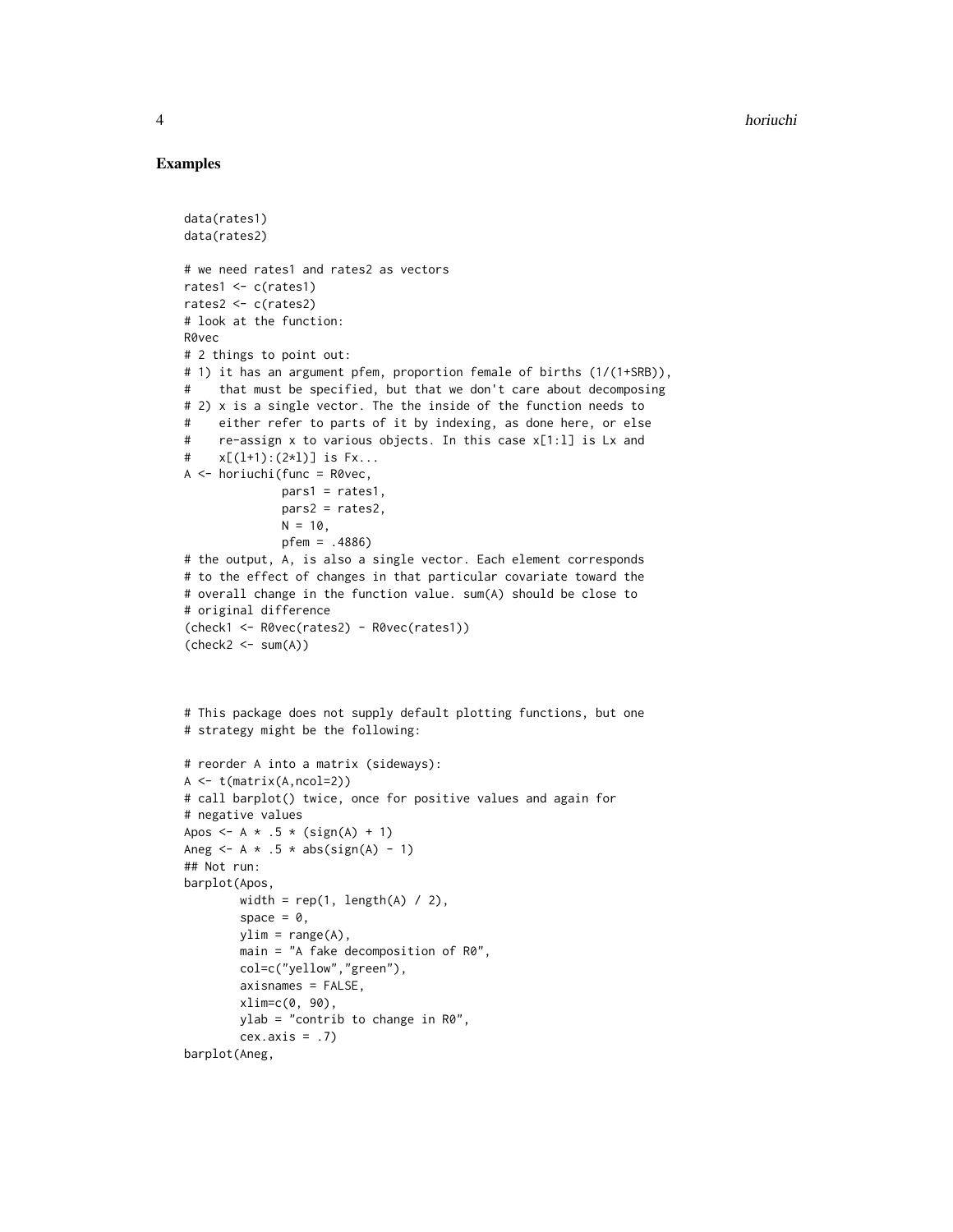#### <span id="page-4-0"></span>LTabr 5

```
width = rep(1, length(A) / 2),
        add = TRUE,space = \theta,
       col = c("yellow", "green"),axes = FALSE, axisnames = FALSE)
segments(seq(from=0,to=90,by=10),0,seq(from=0,to=90,by=10),-.027,lty=2,col="grey")
text(seq(from=0,to=90,by=10),-.027,seq(from=0,to=90,by=10),pos=1,xpd=T)
legend("bottomright",fill=c("yellow","green"),legend=c("contrib from change in Lx",
"contrib from change in Fx"),title="age specific contrib of changes in Fx and Lx", bg="white")
```
## End(Not run)

LTabr *an abridged lifetable based on M(x)*

#### Description

Implements the abridged lifetable formulas given in the supplementary material to Andreev et. al. (2012). An entire lifetable is calculated, but only life expectancy at birth is returned.

#### Usage

LTabr(Mx, Age =  $c(0, 1, \text{cum}(rep(5, length(Mx) - 2)))$ , radix = 1e+05)

#### Arguments

| Mx    | numeric vector of abridged mortality rates. |
|-------|---------------------------------------------|
| Age   | integer, abridged age lower bounds.         |
| radix | numeric. Can be anything positive.          |

#### Details

Chiang's a(x) is assumed in the following way:  $a(0) = 0.07 + 1.7 * M(0), a(1) = 1.6, a(\omega) =$  $\frac{1}{M(\omega)}$ , and all others are assumed at mid interval. The last age is assumed open. Everything else is pretty standard.

#### Value

numeric life expectancy at birth

#### References

Andreev EM, Shkolnikov VM and Begun AZ (2002). "Algorithm for decomposition of differences between aggregate demographic measures and its application to life expectancies, healthy life expectancies, parity-progression ratios and total fertility rates." *Demographic Research*, 7, pp. 499– 522. Andreev EM and Shkolnikov VM (2012). "An Excel spreadsheet for the decomposition of a difference between two values of an aggregate demographic measure by stepwise replacement running from young to old ages." *Max Planck Institute for Demographic Research (MPIDR Technical Report TR–2012–002)*.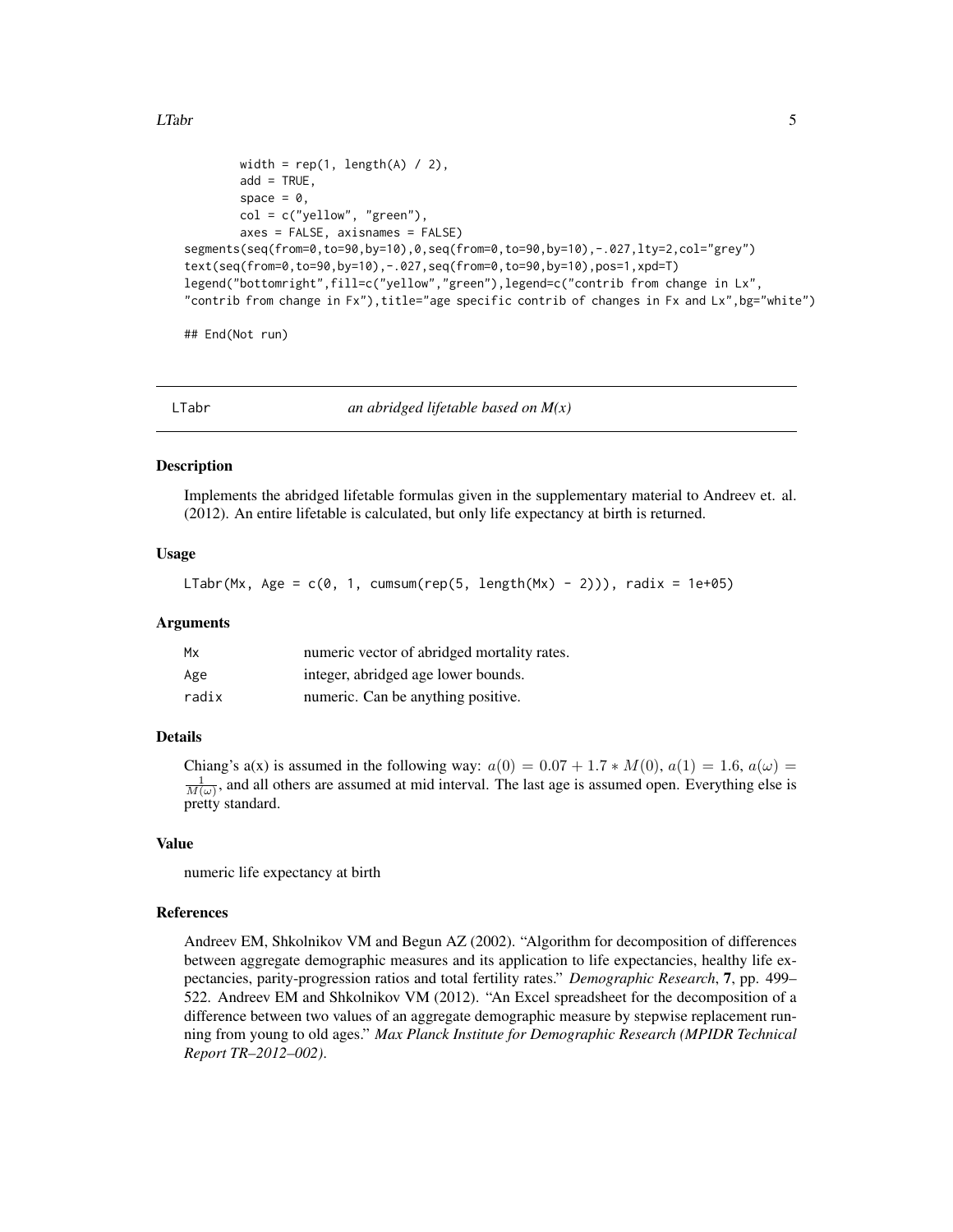#### <span id="page-5-0"></span>Description

A matrix containing death rates for six causes (one of which is other) for abrdged age classes 0-85. Ages are labelled in rows, and causes in column names.

#### Usage

M<sub>xc1</sub>

#### Format

A matrix with 19 rows and 6 columns

#### Source

[https://www.demogr.mpg.de/en/projects\\_publications/publications\\_1904/mpidr\\_techn](https://www.demogr.mpg.de/en/projects_publications/publications_1904/mpidr_technical_reports/an_excel_spreadsheet_for_the_decomposition_of_a_difference_between_two_values_of_an_aggregate_4591.htm)ical\_ [reports/an\\_excel\\_spreadsheet\\_for\\_the\\_decomposition\\_of\\_a\\_difference\\_between\\_two\\_v](https://www.demogr.mpg.de/en/projects_publications/publications_1904/mpidr_technical_reports/an_excel_spreadsheet_for_the_decomposition_of_a_difference_between_two_values_of_an_aggregate_4591.htm)alues\_ [of\\_an\\_aggregate\\_4591.htm](https://www.demogr.mpg.de/en/projects_publications/publications_1904/mpidr_technical_reports/an_excel_spreadsheet_for_the_decomposition_of_a_difference_between_two_values_of_an_aggregate_4591.htm)

| Mxc2 |  |                      |  |  | Year 2002 death rates by cause for England and Wales males in |  |  |
|------|--|----------------------|--|--|---------------------------------------------------------------|--|--|
|      |  | abridged age classes |  |  |                                                               |  |  |

#### Description

A matrix containing death rates for six causes (one of which is other) for abrdged age classes 0-85. Ages are labelled in rows, and causes in column names.

#### Usage

Mxc2

#### Format

A matrix with 19 rows and 6 columns

#### Source

[https://www.demogr.mpg.de/en/projects\\_publications/publications\\_1904/mpidr\\_techn](https://www.demogr.mpg.de/en/projects_publications/publications_1904/mpidr_technical_reports/an_excel_spreadsheet_for_the_decomposition_of_a_difference_between_two_values_of_an_aggregate_4591.htm)ical\_ [reports/an\\_excel\\_spreadsheet\\_for\\_the\\_decomposition\\_of\\_a\\_difference\\_between\\_two\\_v](https://www.demogr.mpg.de/en/projects_publications/publications_1904/mpidr_technical_reports/an_excel_spreadsheet_for_the_decomposition_of_a_difference_between_two_values_of_an_aggregate_4591.htm)alues\_ [of\\_an\\_aggregate\\_4591.htm](https://www.demogr.mpg.de/en/projects_publications/publications_1904/mpidr_technical_reports/an_excel_spreadsheet_for_the_decomposition_of_a_difference_between_two_values_of_an_aggregate_4591.htm)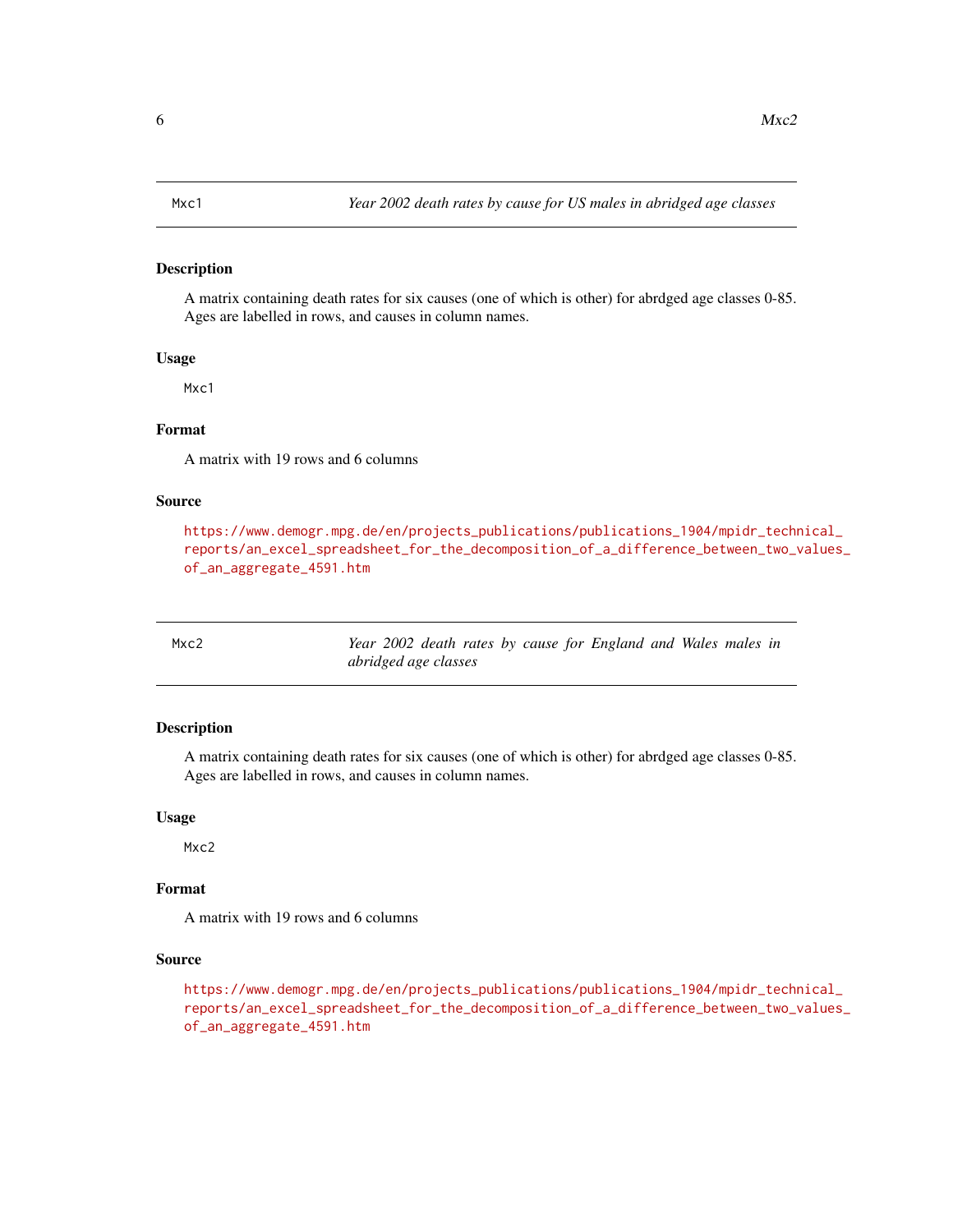<span id="page-6-0"></span>

#### Description

Given a matrix with abridged ages in rows and causes of death in columns, then calculate life expectancy at birth using LTabr().

#### Usage

Mxc2e0abr(Mxc)

#### Arguments

Mxc numeric matrix

#### Details

This assumes that the marginal row sums give all-cause mortality rates. Give an other category if you need to top-up to all-cause mortality. Do not include all-cause mortality itself!

#### Value

numeric life expectancy at birth

Mxc2e0abrvec *get life expectancy at birth from the vec of an age-cause matrix*

#### Description

Given a vector with abridged ages stacked within causes of death, assign its dimensions, take the age marginal sums using Mxc2e0abr, then calculate life expectancy at birth using LTabr().

#### Usage

```
Mxc2e0abrvec(Mxcvec, dims, trans = FALSE)
```
#### Arguments

| Mxcvec | numeric vector, c(Mxc).                                                 |
|--------|-------------------------------------------------------------------------|
| dims   | integer vector of length two, $c$ (nrow(Mxc), $ncol(Mxc)$ ).            |
| trans  | do we need to transpose in order to arrive back to an age-cause matrix? |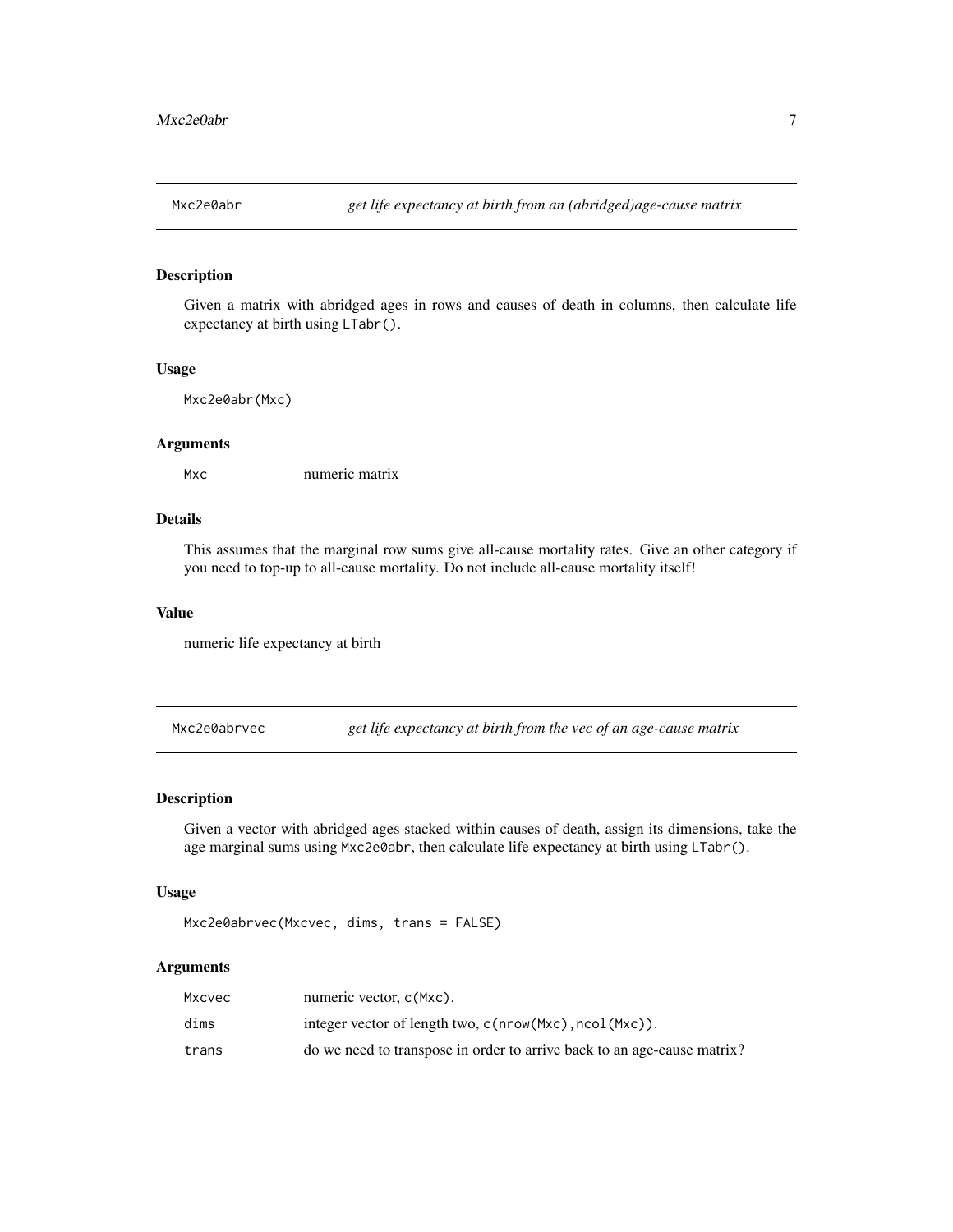#### <span id="page-7-0"></span>Details

This assumes that the marginal row sums give all-cause mortality rates. Give an other category if you need to top-up to all-cause mortality. Do not include all-cause mortality itself! length(Mxcvec) must equal prod(dim(Mxc)). This function is meant to be fed to a generic decomposition function, such as stepwise\_replacement(), or DecompContinuousOrig().

#### Value

numeric life expectancy at birth

R0vec *R0vec Calculates net reproduction, R0, according to a given set of rates Lx,fx and a fixed proportion female of births,* pfem*.*

#### Description

This function is only provided for the examples of horiuchi(). It calculates the sum of the row products of rates multiplied by pfem.

#### Usage

 $R0vec(x, pfem = 0.4886)$ 

#### Arguments

| $\mathsf{x}$ | a single vector containing Lx followed by Fx or vice versa. Here, Lx is the<br>survival function integrated within each age interval and with a lifetable radix of<br>1. Ex is the fertility function, calculated as births/ person years of exposure. Ex<br>should simply contain zeros in ages with no fertility, OR, all vectors should be<br>limited to reproductive ages. Both Lx and Fx should for this function be of the<br>same length. |
|--------------|--------------------------------------------------------------------------------------------------------------------------------------------------------------------------------------------------------------------------------------------------------------------------------------------------------------------------------------------------------------------------------------------------------------------------------------------------|
| pfem         | the proportion female of births. Something like .49, .48, or $(1/(2.05))$ . This can<br>either be specified as a single number, or it may be allowed to vary by age. For<br>the later case, be sure to specify a value for each age $(length(x)/2$ values).<br>Default .4886.                                                                                                                                                                    |

#### Details

The main feature that functions need to have when specified for horiuchi() or stepwise\_replacement() is that the rates must all go into a (potentially long) vector, probably consisting in your rate vectors one after the other. Really the decomposition function does not care how things are arranged in the vector- the components of change vector that is returned from horiuchi() will be arranged in exactly the same way as its input rate vectors, so as long as you know how to sort it out, and your function can extract what it needs from the vectors, then it can be specified in any way. For this particular example function, R0vec(), x must be specified with either Lx followed by Fx or vice versa. It would also be possible to redefine the function to place pfem in with the rates vector, x, which would allow this item to be decomposed too. Here it is specified separately in order to demonstrate passing on parameters to the function within horiuchi().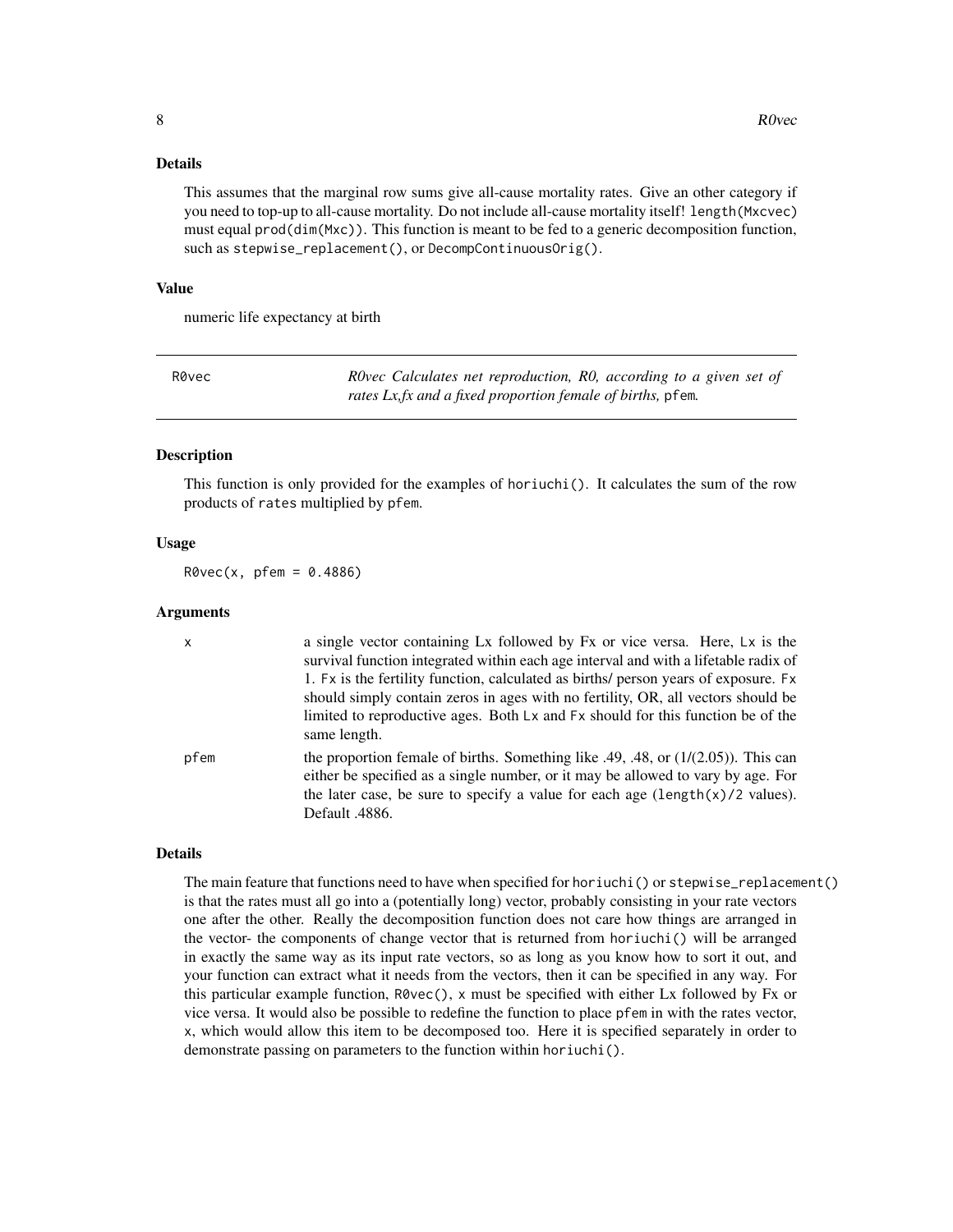<span id="page-8-0"></span>rates1 9

### Value

the value of R0 for the given set of rates and proportion female of births.

#### Examples

```
data(rates1)
# take vec:
x \leftarrow c(rates1)R0vec(x)
```
rates1 *Fake data generated for example.*

#### Description

The first column Lx is a discrete survival function for time point 1. The second column Fx are age specific fertility rates.

#### Usage

rates1

#### Format

An object of class matrix with 101 rows and 2 columns.

#### Examples

```
## Not run:
data(rates1)
data(rates2)
# nothing fancy
# compare Lx
plot(rates1[,1],type='l',col="blue")
lines(rates2[,1],col="green")
# compare Fx
plot(rates1[,2],type='l',col="blue")
lines(rates2[,2],col="green")
```
## End(Not run)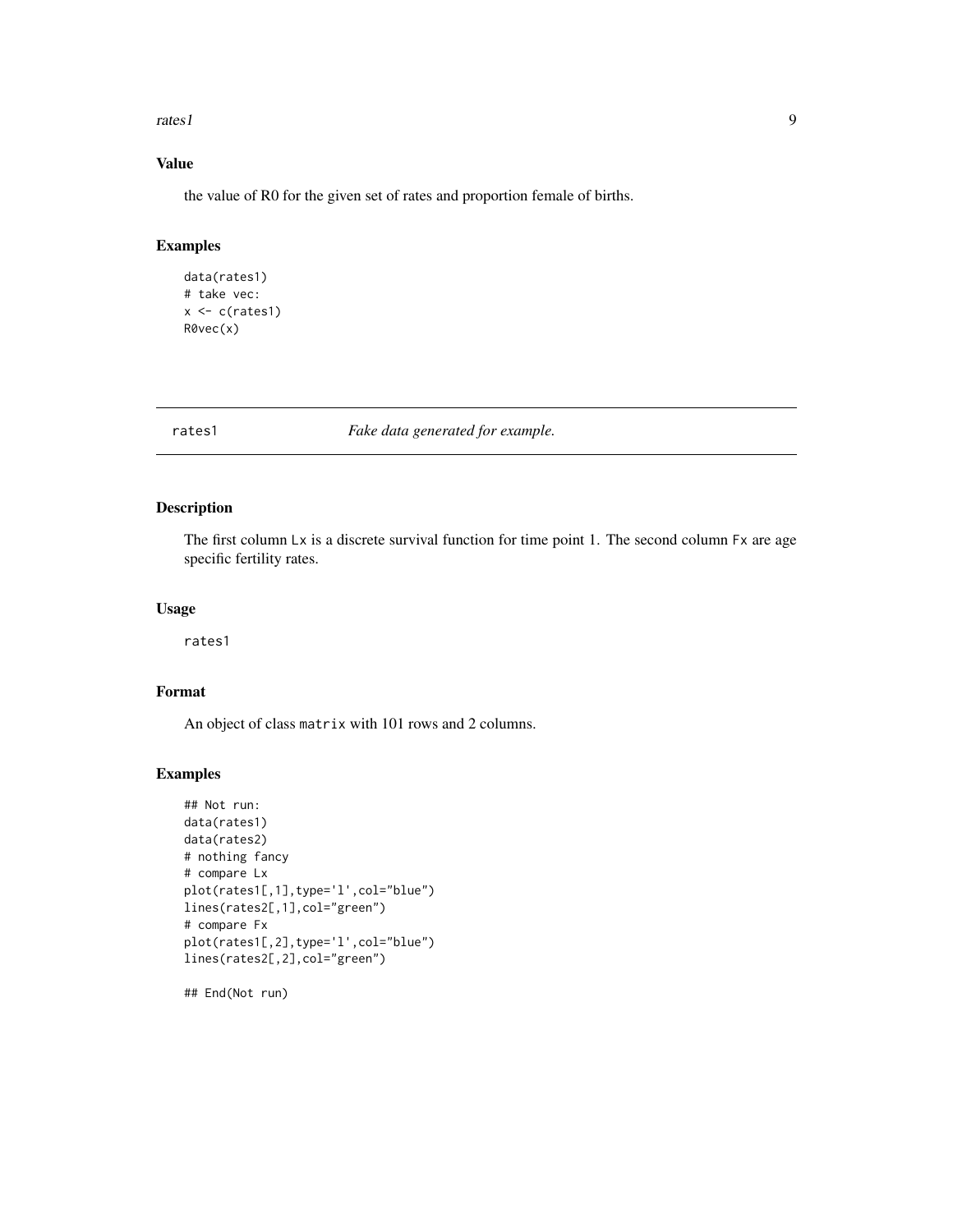<span id="page-9-0"></span>

#### Description

The first column Lx is a discrete survival function for time point 2. The second column Fx are age specific fertility rates.

#### Usage

rates2

#### Format

An object of class matrix with 101 rows and 2 columns.

#### Examples

```
## Not run:
data(rates1)
data(rates2)
# nothing fancy
# compare Lx
plot(rates1[,1],type='l',col="blue")
lines(rates2[,1],col="green")
# compare Fx
plot(rates1[,2],type='l',col="blue")
lines(rates2[,2],col="green")
## End(Not run)
```
stepwise\_replacement *implementation of the decomposition algorithm of stepwise replacement*

#### Description

This implements the algorithm described in Andreev et al (2002), with defaults set to approximate their recommendations for replacement ordering and result averaging.

#### Usage

```
stepwise_replacement(func, pars1, pars2, symmetrical = TRUE,
 direction = "up", ...)
```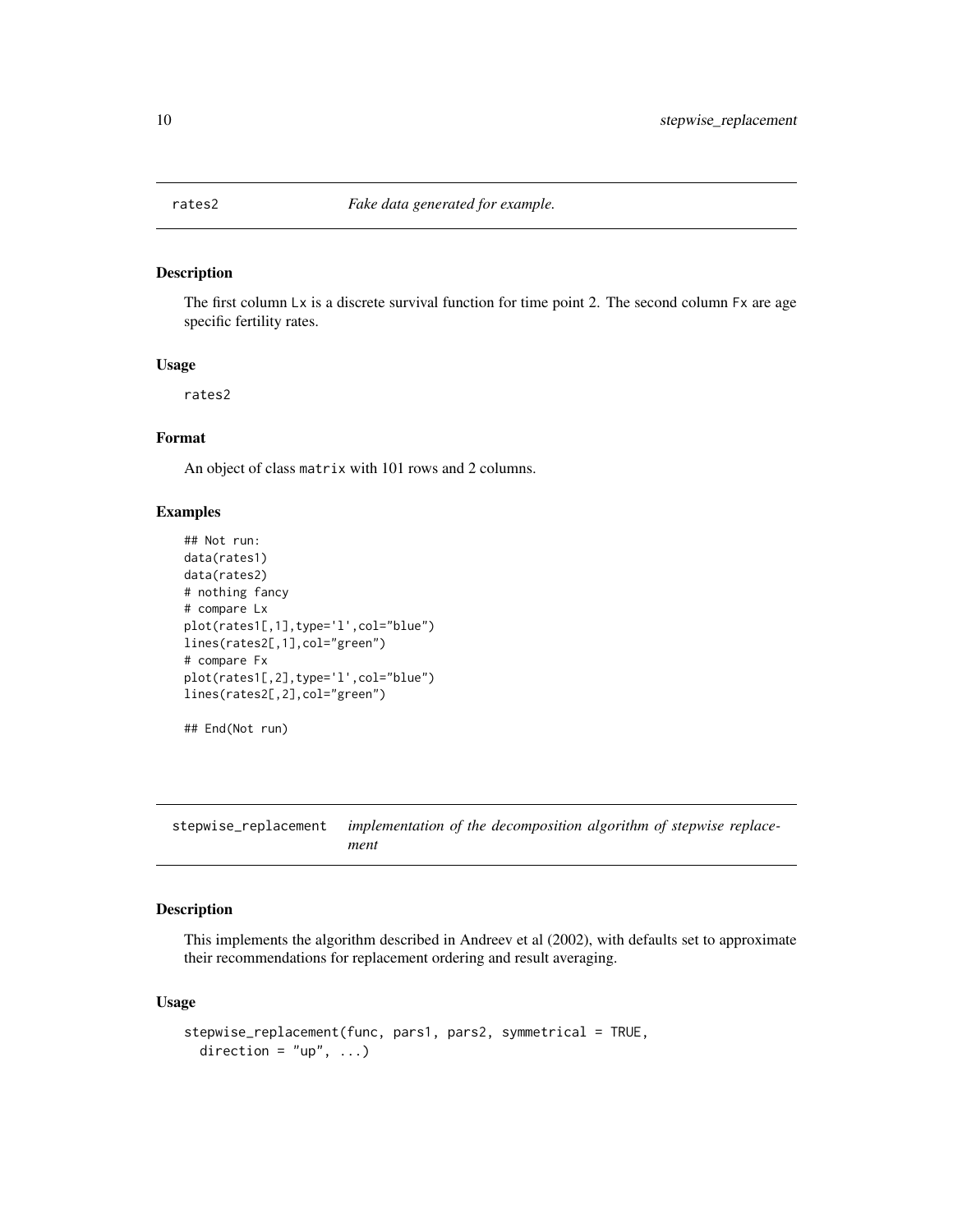#### **Arguments**

| func        | A function specified by the user. This must be able to take the vectors pars1 or<br>pars 2 as its argument, and to return the value of the function, y, when evaluated<br>for these rates. It may also have additional arguments, not to be decomposed. |
|-------------|---------------------------------------------------------------------------------------------------------------------------------------------------------------------------------------------------------------------------------------------------------|
| pars1       | vector of covariates to be passed on as arguments to func(). Covariates can be<br>in any order, as long as func() knows what to do with them. pars1 is for time<br>1 (or population 1).                                                                 |
| pars2       | is the same as pars 1 but for time/population 2.                                                                                                                                                                                                        |
| symmetrical | logical. default TRUE as recommended by authors. Shall we average the results<br>of replacing 1 with 2 and 2 with 1?                                                                                                                                    |
| direction   | character. One of "up", "down", or "both". Default "up", as recommended by<br>authors.                                                                                                                                                                  |
| $\ddotsc$   | optional parameters to pass on to func().                                                                                                                                                                                                               |

#### Details

The symmetrical argument toggles whether or not we replace pars1 with pars2 (FALSE), or take the arithmetic average or replacement in both directions. direction refers to whether we go from the bottom up or top down, or take the arithmetic average of these when replacing vector elements. Although the total difference will always sum correctly, the calculated contribution from individual components can vary greatly depending on the order in general. Defaults are set to symmetrically replace from the bottom up, per the authors' suggestion.

#### Value

a matrix of the variable effects that is organized in the same way as pars1 and pars2.

#### References

Horiuchi S, Wilmoth JR and Pletcher SD (2008). "A decomposition method based on a model of continuous change." *Demography*, 45(4), pp. 785–801. Andreev EM and Shkolnikov VM (2012). "An Excel spreadsheet for the decomposition of a difference between two values of an aggregate demographic measure by stepwise replacement running from young to old ages." *Max Planck Institute for Demographic Research (MPIDR Technical Report TR–2012–002)*.

#### Examples

```
data(Mxc1)
data(Mxc2)
# we'll want to pass in these dimensions
dims \le dim(Mxc1)
# we need parameters in vec form
Mxc1v \leftarrow c(Mxc1)Mxc2v \leftarrow c(Mxc2)B <- stepwise_replacement(func = Mxc2e0abrvec,
pars1 = Max1v, parse2 = Max2v, dims = dims,# authors' recommendations:
symmetrical = TRUE, direction = "up")
```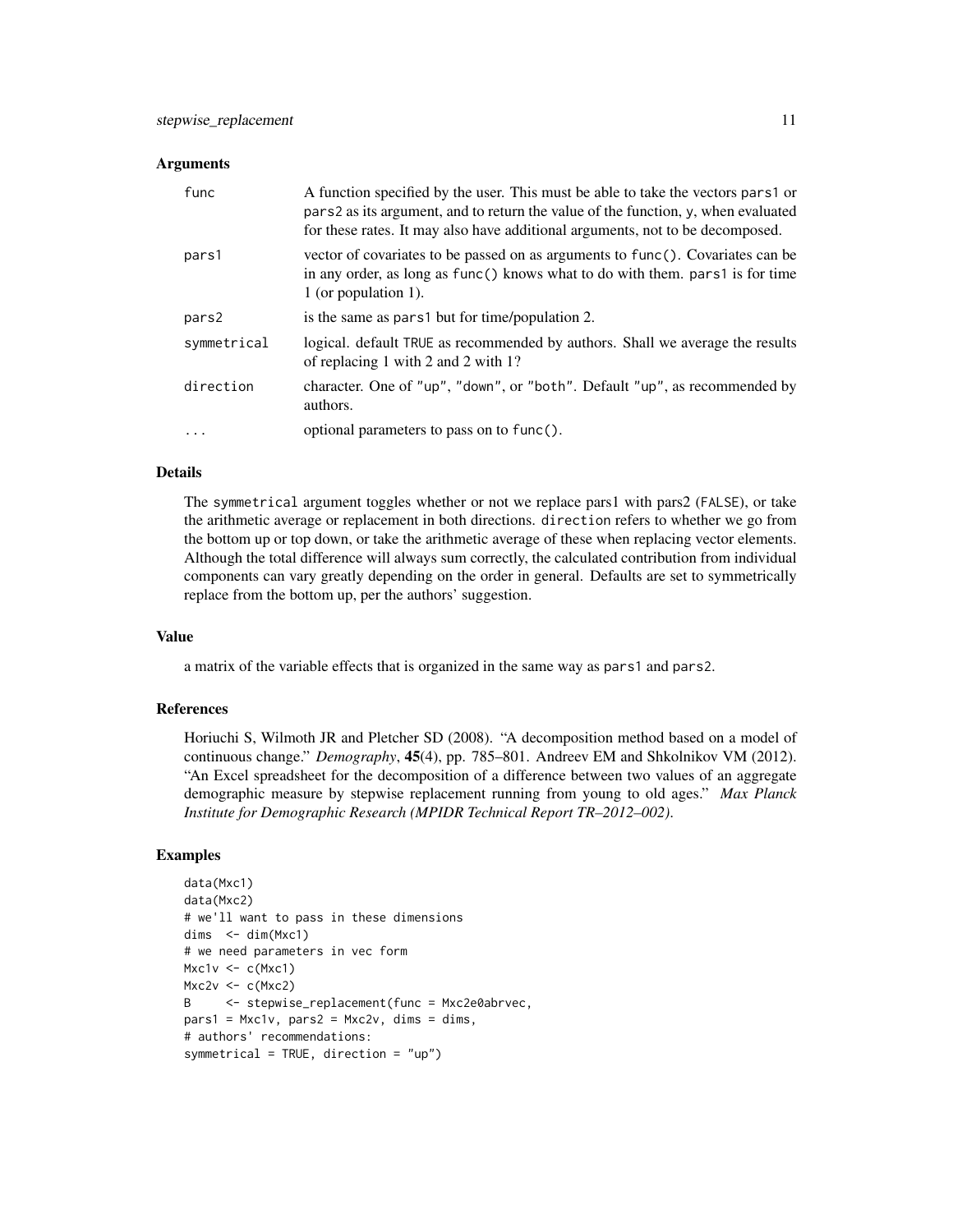```
dim(B) \leq -dim(s)# the output, B, is also a single vector. Each element corresponds
# to the effect of changes in that particular covariate toward the
# overall change in the function value. sum(B) should equal the
# original difference
(check1 <- Mxc2e0abr(Mxc2) - Mxc2e0abr(Mxc1))
(\text{check2} < -\text{sum}(B))# This package does not supply default plotting functions, but one
# strategy might be the following:
## Not run:
Age \leq c(0, 1, seq(5, 85, by = 5))
```

```
matplot(Age, B, type = 'l',
xlab = "Age", ylab = "Contrib to diff in e(\emptyset)", col = 1:6)
legend("bottomleft",lty=1:5,col=1:6,
         legend = c("Neoplasms","Circulatory","Respiratory",
     "Digestive","Acc/viol","Other"))
```
## End(Not run)